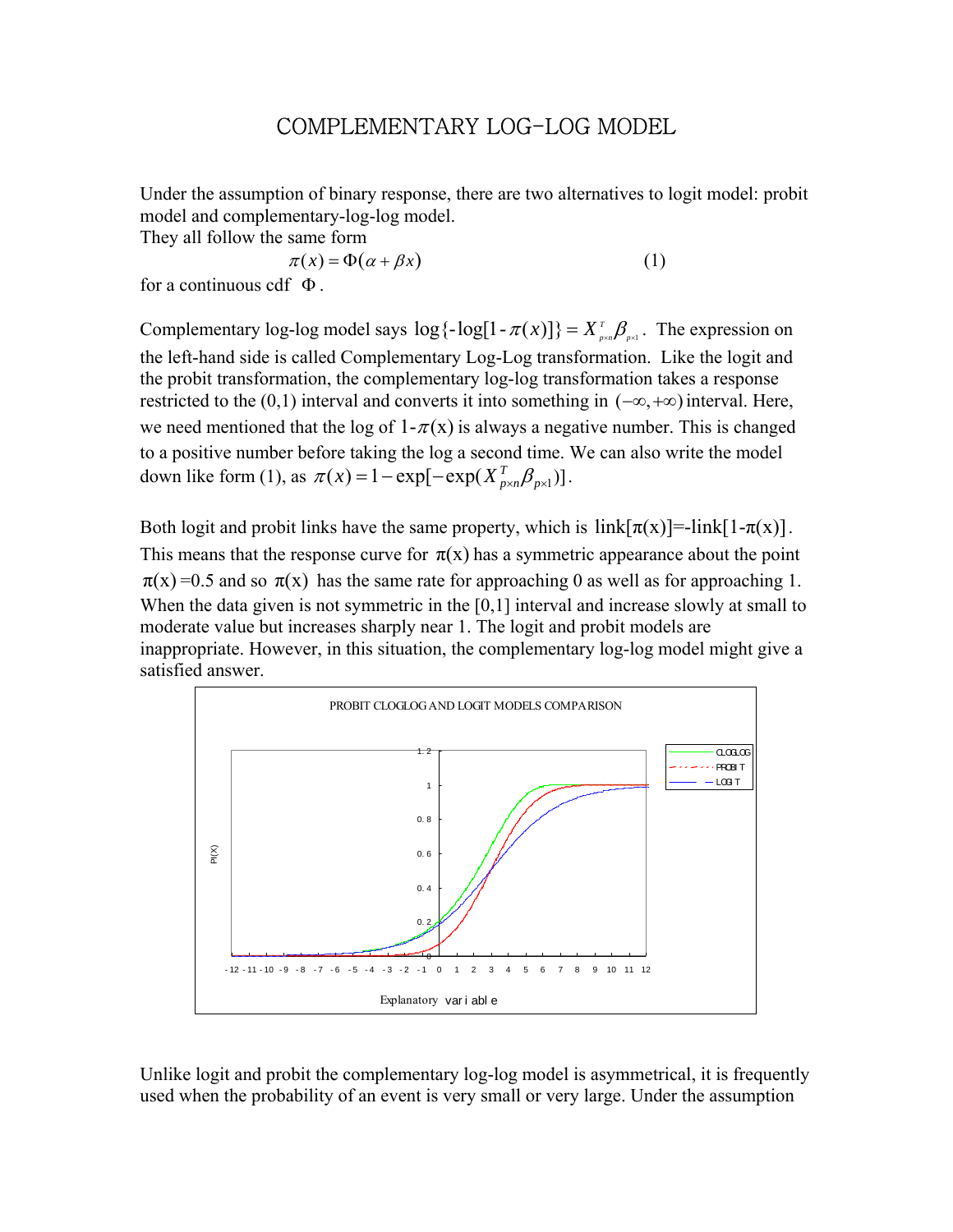that the general features are not lost, let us only consider a simple complementary log-log model with one predictor  $\pi(x)=1-\exp[-\exp(\alpha+\beta x)]$  in the report left. The response has an S-shaped curve, it approach 0 fairly slowly but approaching 1 quite sharply, when  $\beta > 0$ .



Since the log-log applies to the complement of  $\pi(x)$ , the link for this GLM is called the complementary log-log link.

From the three-model comparison plot above, we also can get more information. All link function are increasing, continuous, and differentiable over  $0 \le p \le 1$ , the logit and probit are almost linearly related over the interval  $p \in [0.1 \ 0.9]$ . For small p, the complementary log-log close to logit. The complementary log-log approaches 0 infinitely slower than any other link function.

Because logit and probit models are symmetrical, reversing the coding of the dependent variable (from 0,1 to 1,0) only change the sign of the coefficients  $(\text{link}[\pi(x)] = \text{link}[1-\pi(x)])$ . For the complementary log-log model, on the other hand, reversing the coding can give us completely different results. It is crucial to setup the model to predict the probability of an event, not the absence of the event.

Now let us talk more details about complementary log-log model  $\pi(x)=1$ -exp[-exp( $\alpha+\beta x$ )]. To interpret it, we note that at x1 and x2 two predictors' points, we have  $\log[-\log(1 - \pi(x))] - \log[-\log(1 - \pi(x))] = \beta(x, -x)$ , so that

$$
\frac{\log[1 - \pi(x_2)]}{\log[1 - \pi(x_1)]} = \exp[\beta(x_2 - x_1)]
$$

and

$$
1 - \pi(x_2) = [1 - \pi(x_1)]^{\exp[\beta(x_2 - x_1)]}
$$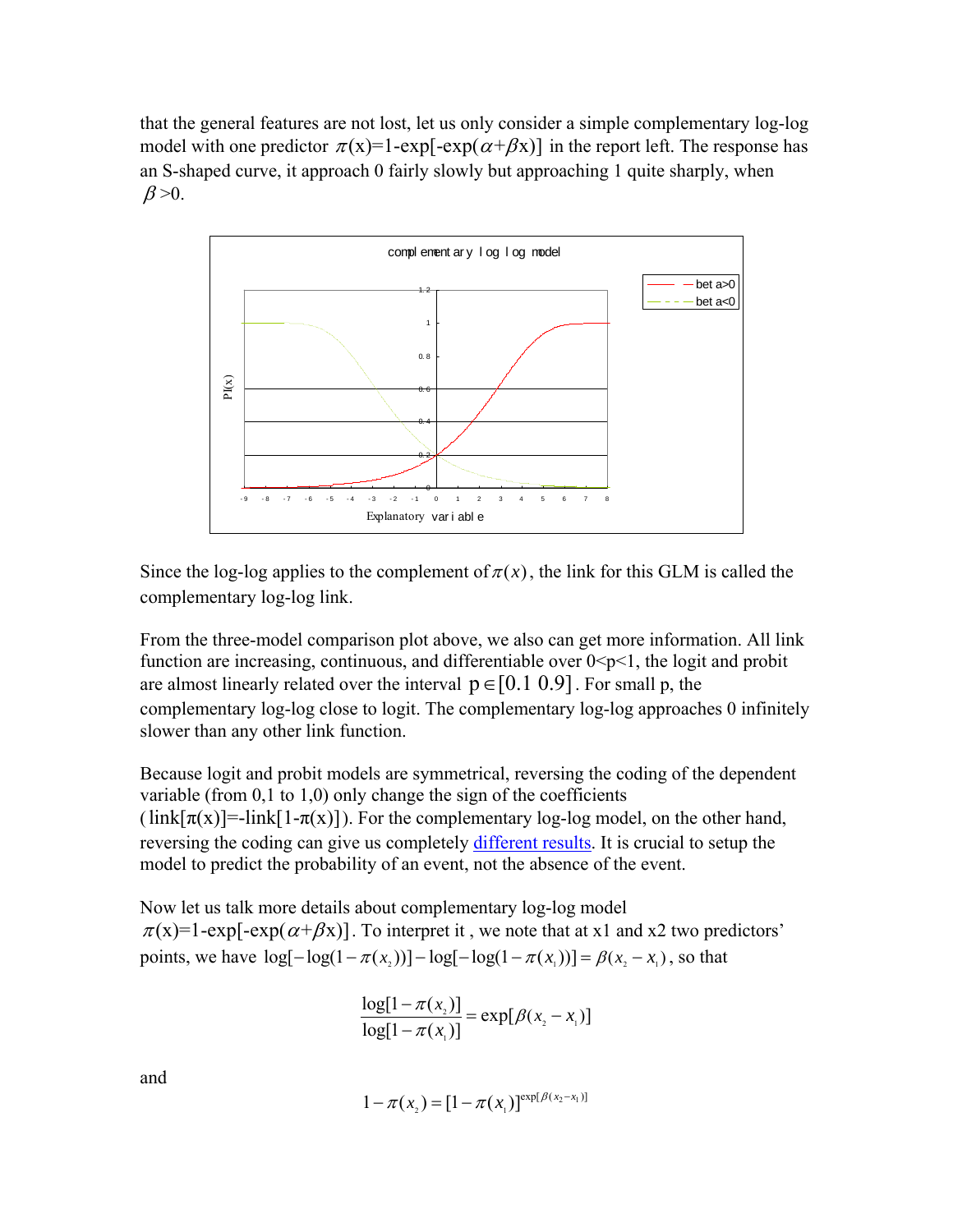For  $x_2 - x_1 = 1$ , the complement probability at  $x_2$  equals the complement probability at  $x_1$  raised to the power  $exp(\beta)$ .

Here, we will give out another related model  $\pi(x) = \exp[-\exp(\alpha + \beta x)]$ , it is called loglog model. For it,  $\pi(x)$  approaches 0 sharply but approaches 1 slowly. As x increases, the curve is monotone decreasing when  $\beta$  >0, and monotone increasing when  $\beta$  <0. in GLM form it uses the log-log link  $\log[-\log(\pi(x))] = \alpha + \beta x$ . When the complementary log-log model holds for the probability of a success, the log-log model holds for the probability of a failure.



Most data can be modeled well by either logit or probit model. Why should we ever want an asymmetrical model? Because the complementary log-log model is closely related to continuous-time models for the occurrence of events., so it has an important application in the area of survival analysis. Here, we just talk about a specific case with binary response.

Survival analysis with binary response model

In toxicology, binary response models describe the effect of dosage of a toxin on whether a subject dies. The tolerance distribution provides justification for model  $\pi(x) = \Phi(\alpha + \beta x)$ . Let x denote the dosage level. For a randomly selected subject, let Y=1 if the subject dies. Suppose that the subject has tolerance T for the dosage, with  $(Y=1)$  equivalent to  $(T \le x)$ . For instance, an insect survive if the dosage x is less than T and Dies if the dosage is at least T. Tolerances vary among subjects, and let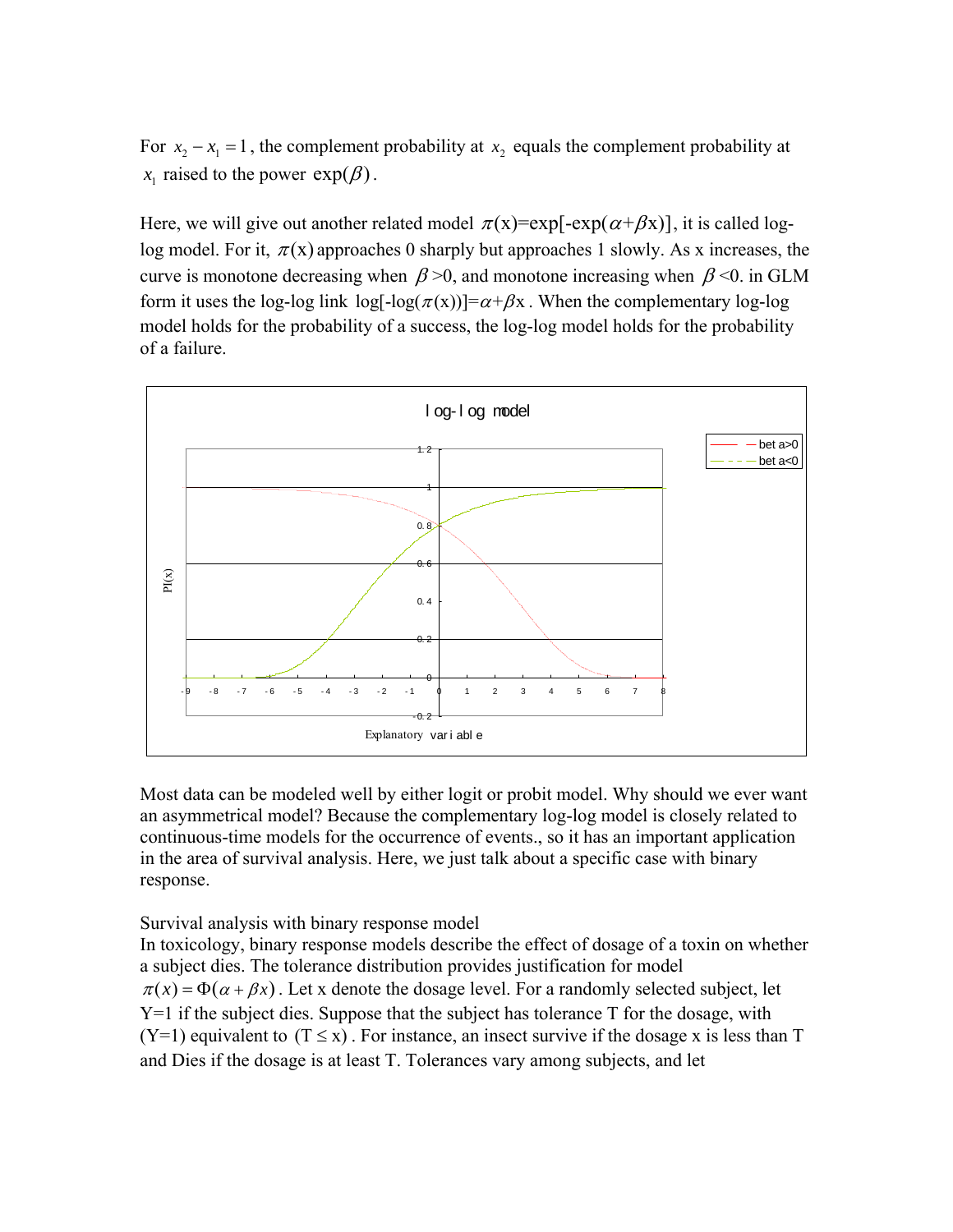$F(t)=P(T \le t)$ . For fixed dosage x, the probability a randomly selected subject dies is  $\pi(x)=P(Y=1 | X=x)=P(T \le x)=F(x)$ 

That is the appropriate binary model is the one having the shape of the cdf F of the tolerance distribution. Let  $\Phi$  denote the standard cdf for the family to which F belongs. A common standardization uses the mean and standard deviation of T, so that  $\pi(x)=F(x)=\Phi[(x-\mu)/\sigma]$  Then, the model has form  $\pi(x)=\Phi(\alpha+\beta x)$ . Let us use the beetle data as an example.

|          | Number of      | Number | <b>Fitted Values</b> |        |       |  |
|----------|----------------|--------|----------------------|--------|-------|--|
| Log Dose | <b>Beetles</b> | Killed | Comp. Log-<br>Log    | Probit | Logit |  |
| 1.691    | 59             | 6      | 5.7                  | 3.4    | 35    |  |
| 1.724    | 60             | 13     | 11.3                 | 10.7   | 9.8   |  |
| 1.755    | 62             | 18     | 20.9                 | 23.4   | 22.4  |  |
| 1.784    | 56             | 28     | 30.3                 | 33.8   | 33.9  |  |
| 1.811    | 63             | 52     | 47.7                 | 49.6   | 50.0  |  |
| 1.837    | 59             | 53     | 54.2                 | 53.4   | 53.3  |  |
| 1.861    | 62             | 61     | 61.1                 | 59.7   | 59.2  |  |
| 1.884    | 60             | 60     | 59.9                 | 59.2   | 58.8  |  |

Beetles Killed after Exposure to Carbon Disulfide

In the table, we find that the underlying cdf of number killed increases moderately before  $x=1.811$ , then there is a big jump on the number of beetles killed.

SAS result: For logistic proc: **the logit model for beetles data** 31 21:41 Sunday, March 14, 2004 The LOGISTIC Procedure Model Fit Statistics Intercept Intercept and<br>Criterion Only Cova Only Covariates **AIC 647.441 376.354**  SC 651.617 384.706<br>-2 Log L 645.441 372.354 645.441 Testing Global Null Hypothesis: BETA=0 Test Chi-Square DF Pr > ChiSq **Likelihood Ratio 273.0869 1 <.0001 Score 227.5973 1 <.0001 138.5112**  The LOGISTIC Procedure Analysis of Maximum Likelihood Estimates **Standard Wald Parameter DF Estimate Error Chi-Square Pr > ChiSq**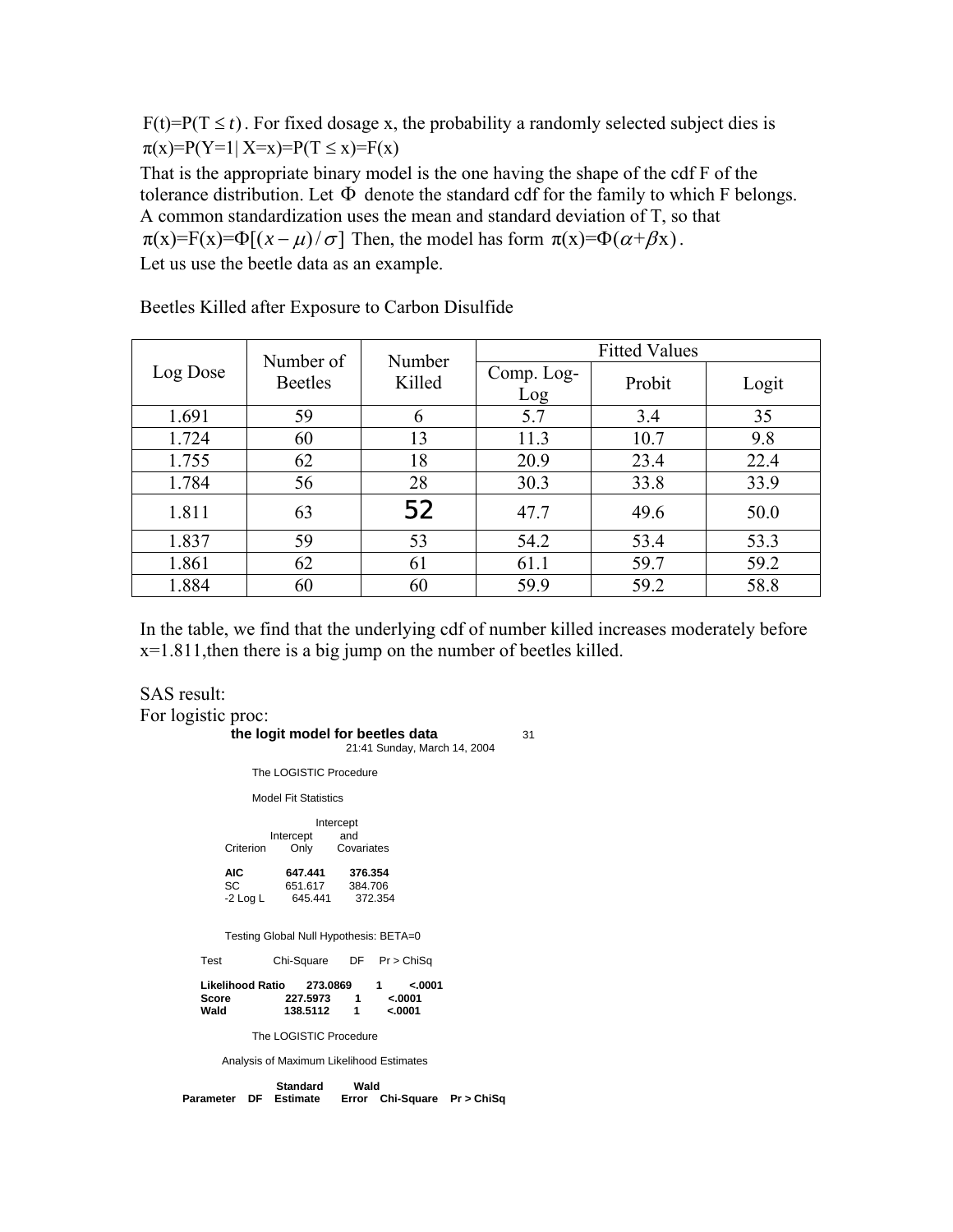| Intercept | -60.7339 | 5.1814 | 137.3964 | $-.0001$ |
|-----------|----------|--------|----------|----------|
| logdose   | 34.2824  | 2.9129 | 138.5112 | 0001.>   |

-------------------------------------------------------------------------------------------------------------------

#### **the complementary log log model for beetles data** 33 21:41 Sunday, March 14, 2004

The LOGISTIC Procedure

Model Fit Statistics

|           | Intercept         |                   |  |
|-----------|-------------------|-------------------|--|
| Criterion | Intercept<br>Only | and<br>Covariates |  |

 **AIC 647.441 368.753**  SC 651.617 377.105 **AIC** 647.441 368.753<br>
SC 651.617 377.105<br>
-2 Log L 645.441 364.753

Testing Global Null Hypothesis: BETA=0

 **Test Chi-Square DF Pr > ChiSq** 

| Likelihood Ratio | 280.6881 |  | 0.0001   |
|------------------|----------|--|----------|
| Score            | 227.5973 |  | $-.0001$ |
| Wald             | 150.0854 |  | $-.0001$ |

 **The LOGISTIC Procedure** 

 **Analysis of Maximum Likelihood Estimates** 

|                      |                  | <b>Standard</b>       | Wald             |                             |                      |
|----------------------|------------------|-----------------------|------------------|-----------------------------|----------------------|
|                      |                  | Parameter DF Estimate |                  | Error Chi-Sauare Pr > ChiSa |                      |
| Intercept<br>loadose | $\blacksquare$ 1 | 1 -39.5224<br>22.0148 | 3.2356<br>1.7970 | 149.1990<br>150.0854        | $-.0001$<br>$-.0001$ |

21:41 Sunday, March 14, 2004

---------------------------------------------------------------------------------------------------- **the probit model for beetles data** 35

The LOGISTIC Procedure

Model Fit Statistics

Intercept<br>and Intercept<br>Criterion Only Covariates

| AIC.       | 647.441 | 375.226 |
|------------|---------|---------|
| SC.        | 651.617 | 383.577 |
| $-2$ Log L | 645.441 | 371.226 |

Testing Global Null Hypothesis: BETA=0

| Test | Chi-Square | $DF$ Pr > ChiSq |
|------|------------|-----------------|
|      |            |                 |

| Likelihood Ratio | 274.2155 |  | < 0.001 |
|------------------|----------|--|---------|
| Score            | 227.5973 |  | < 0.001 |
| Wald             | 175.9925 |  | < 0001  |

The LOGISTIC Procedure

Analysis of Maximum Likelihood Estimates

**Standard Wald**<br>**Parameter DF Estimate Error ( Error Chi-Square Pr > ChiSq** 

 **Intercept 1 -34.9557 2.6490 174.1309 <.0001**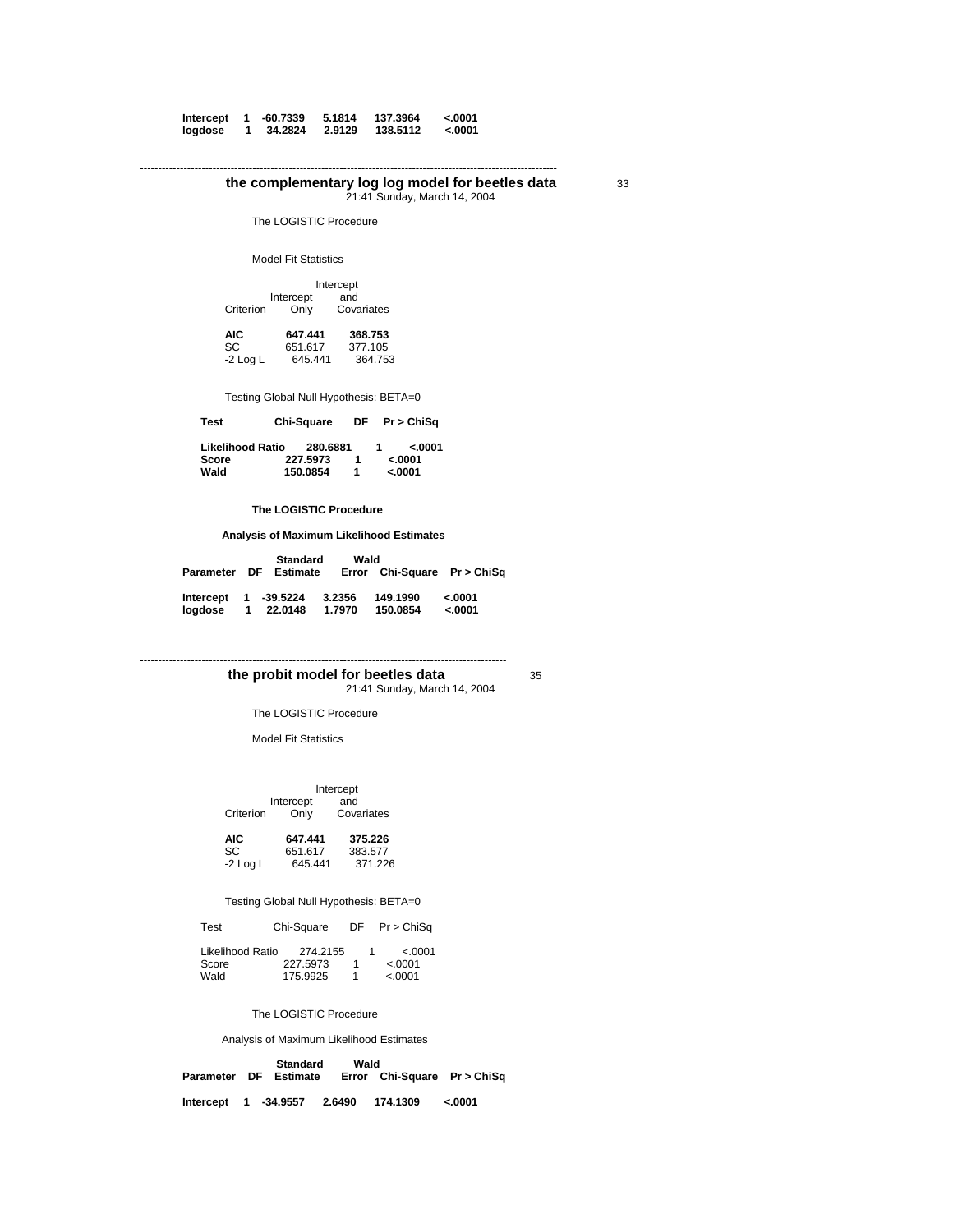**logdose 1 19.7408 1.4880 175.9925 <.0001**

For logistic proc:

The SAS System 23:18 Monday, March 15, 2004 4

The GENMOD Procedure

Model Information

Data Set WORK.BEETLES1<br>Distribution Binomial<br>Link Function Probit Distribution Binomial Link Function Probit Response Variable (Events) nkilled Response Variable (Trials) nbeetles Observations Used 8 Number Of Events 291 Number Of Trials 481

Criteria For Assessing Goodness Of Fit

Criterion DF Value Value/DF

|                    | <b>Deviance</b>      |                                   |          | 9.9870                           |        | 1.6645                            |  |
|--------------------|----------------------|-----------------------------------|----------|----------------------------------|--------|-----------------------------------|--|
|                    |                      | <b>Scaled Deviance</b>            | 6        | 9.9870                           | 1.6645 |                                   |  |
| Pearson Chi-Square |                      |                                   | 6        | 9.3690                           | 1.5615 |                                   |  |
| Scaled Pearson X2  |                      |                                   | 6        | 9.3690                           | 1.5615 |                                   |  |
|                    | Algorithm converged. | Log Likelihood                    |          | $-185.6128$                      |        |                                   |  |
|                    |                      | Analysis Of Parameter Estimates   |          |                                  |        |                                   |  |
|                    | nc<br>Darannator     | Standard<br>E <sub>ofim</sub> ata | $E$ rror | Wald 95% Confidence<br>$l$ imits | Chi-   | $D_{\text{max}}$ $D_{\text{min}}$ |  |

|  | Parameter DF Estimate | Error | Limits |  | Square Pr > ChiSq                                           |
|--|-----------------------|-------|--------|--|-------------------------------------------------------------|
|  |                       |       |        |  | Intercept 1 -34.9561 2.6413 -40.1330 -29.7793 175.15 <.0001 |

|                                     |  |  | logdose 1 19.7410 1.4853 16.8300 22.6521 176.66 <.0001 |  |
|-------------------------------------|--|--|--------------------------------------------------------|--|
| Scale 0 1.0000 0.0000 1.0000 1.0000 |  |  |                                                        |  |

--------------------------------------------------------------------------------------------------------------

NOTE: The scale parameter was held fixed.

The SAS System 23:18 Monday, March 15, 2004 5

The GENMOD Procedure

Model Information

| Data Set                   | <b>WORK.BEETLES1</b> |
|----------------------------|----------------------|
| <b>Distribution</b>        | <b>Binomial</b>      |
| <b>Link Function</b>       | CLL                  |
| Response Variable (Events) | nkilled              |
| Response Variable (Trials) | nbeetles             |
| <b>Observations Used</b>   | 8                    |
| Number Of Events           | 291                  |
| Number Of Trials           | 81                   |

Criteria For Assessing Goodness Of Fit

Criterion DF Value Value/DF

| <b>Deviance</b><br><b>Scaled Deviance</b><br>Pearson Chi-Square<br>Scaled Pearson X2<br>Log Likelihood<br>Algorithm converged.<br>Analysis Of Parameter Estimates | 6<br>6<br>6<br>6 | 3.5143<br>3.5143<br>3.3592<br>3.3592<br>$-182.3765$ | 0.5857<br>0.5857<br>0.5599<br>0.5599      |                    |
|-------------------------------------------------------------------------------------------------------------------------------------------------------------------|------------------|-----------------------------------------------------|-------------------------------------------|--------------------|
| Standard<br>Parameter<br>DE<br><b>Estimate</b>                                                                                                                    | Error            | Wald 95% Confidence<br>Limits                       | Chi-<br>Square                            | Pr > ChiSa         |
| -39.5223<br>Intercept<br>1<br>22.0148<br>logdose<br>1<br>Scale<br>$\Omega$<br>1.0000<br>0.0000                                                                    | 3.2229<br>1.7899 | -45.8391<br>18.5067<br>1.0000<br>1.0000             | 150.38<br>$-33.2055$<br>25.5228<br>151.28 | $-.0001$<br>0001.> |

--------------------------------------------------------------------------------------------------------------------

NOTE: The scale parameter was held fixed.

The SAS System 23:18 Monday, March 15, 2004 6

The GENMOD Procedure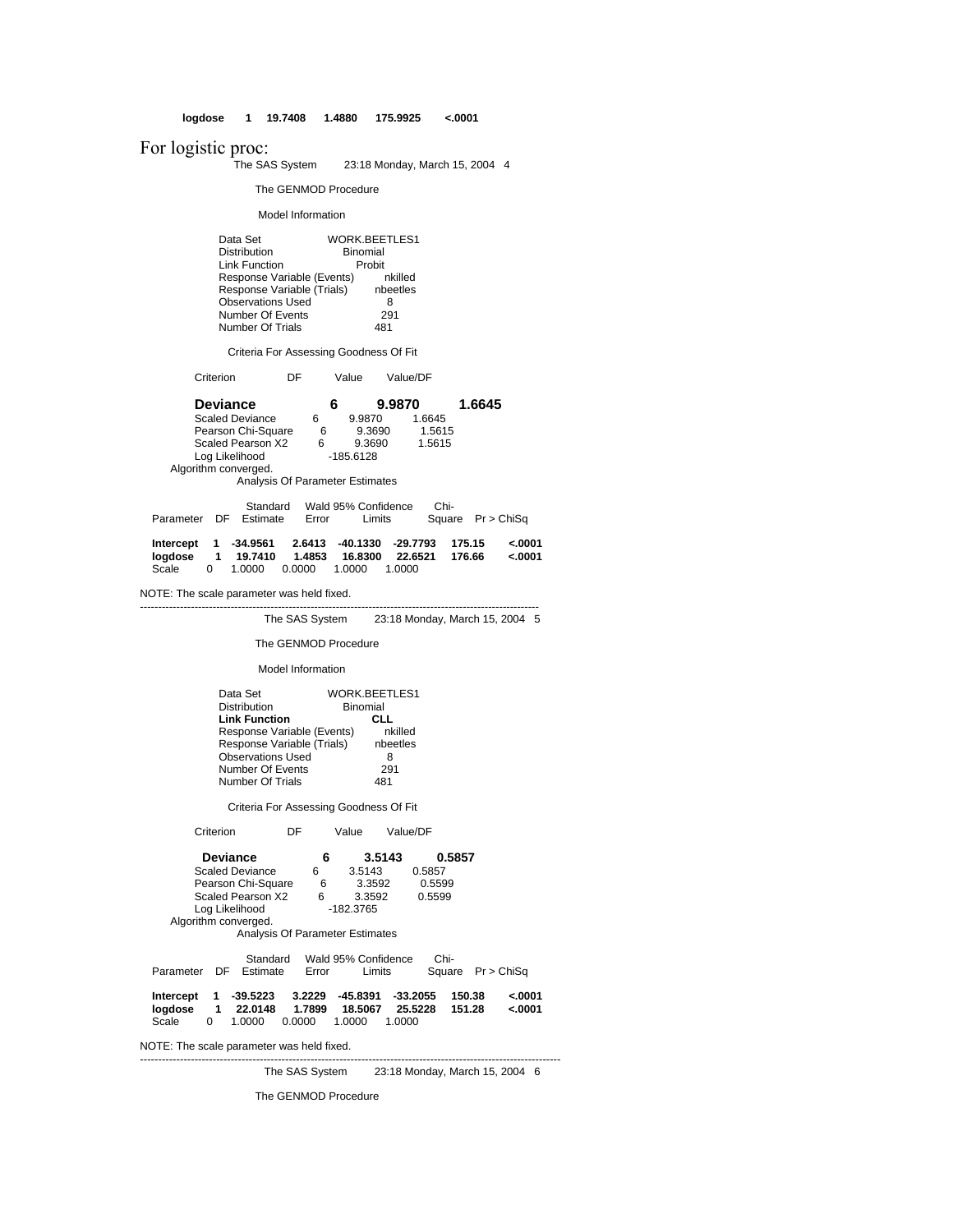| Data Set                   | <b>WORK.BEETLES1</b> |
|----------------------------|----------------------|
| <b>Distribution</b>        | <b>Binomial</b>      |
| <b>Link Function</b>       | Logit                |
| Response Variable (Events) | nkilled              |
| Response Variable (Trials) | nbeetles             |
| <b>Observations Used</b>   | 8                    |
| Number Of Events           | 291                  |
| Number Of Trials           | .81                  |

Criteria For Assessing Goodness Of Fit

| Criterion                       | DF     | Value               | Value/DF   |        |            |
|---------------------------------|--------|---------------------|------------|--------|------------|
| <b>Deviance</b>                 | 6      | 11.1156             |            | 1.8526 |            |
| <b>Scaled Deviance</b>          | 6      | 11.1156             | 1.8526     |        |            |
| Pearson Chi-Square              | 6      | 9.9067              | 1.6511     |        |            |
| Scaled Pearson X2               | 6      | 9.9067              | 1.6511     |        |            |
| Log Likelihood                  |        | $-186.1771$         |            |        |            |
| Algorithm converged.            |        |                     |            |        |            |
| Analysis Of Parameter Estimates |        |                     |            |        |            |
|                                 |        |                     |            |        |            |
| Standard                        |        | Wald 95% Confidence | Chi-       |        |            |
| Parameter<br>DF<br>Estimate     | Error  | Limits              | Square     |        | Pr > ChiSa |
|                                 |        |                     |            |        |            |
| $-60.7401$<br>Intercept<br>1    | 5.1819 | $-70.8964$          | $-50.5838$ | 137.40 | $-.0001$   |
| logdose<br>1<br>34.2859         | 2.9132 | 28.5761             | 39.9957    | 138.51 | 0001.>     |
| Scale<br>1.0000<br>0            | 0.0000 | 1.0000              | 1.0000     |        |            |

NOTE: The scale parameter was held fixed.







For the beetles mortality data, the complementary log-log model has ML estimate model  $log[-log(1-\pi(x))] = -39.5224 + 22.0148 \times log dose$ . At dosage=1.7 the fitted probability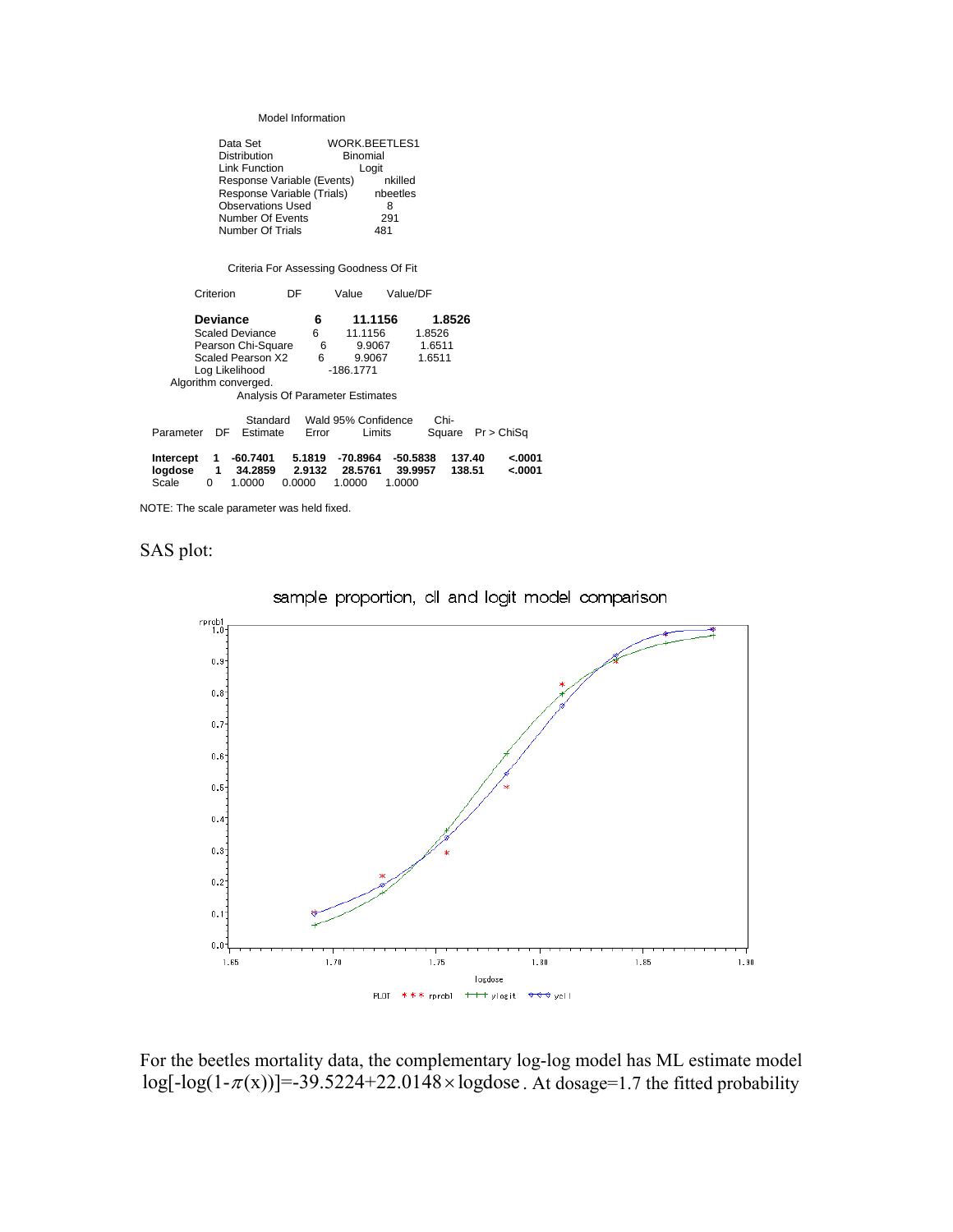of survival is  $1 - \hat{x}(x) = \exp[-\exp(-39.5224 + 22.0148 \times 1.7)] = 0.884445$  where at dosage  $=1.8$  it is 0.3296029, and at dosage  $=1.9$ , it is 4.39966e-05, the probability of survival at dosage+0.1 equals the probability at dosage raised to the power Exp(22.0148 × 0.1)=9.03838 For instance, 0.3296029  $\approx$  (0.884445)<sup>9.03838</sup>  $(0.3296027=(0.884445)^{9.03838})$ 

| Underlying the LOGISTIC proc: |            |         |                       |                                             |
|-------------------------------|------------|---------|-----------------------|---------------------------------------------|
| Model                         | intercept  | logdose | <b>Standard Error</b> | <b>AIC</b> with Intercept<br>and Covariates |
| logit                         | $-60.7339$ | 34.2824 | 5.1814/2.9129         | 376.354                                     |
| probit                        | $-34.9557$ | 19.7408 | 2.6490/1.4880         | 375.226                                     |
| Complementary<br>log-log      | $-39.5224$ | 22.0148 | 3.2356/1.7970         | 368.753                                     |

| Underlying the GENMOD proc: |            |         |                          |                |    |  |  |
|-----------------------------|------------|---------|--------------------------|----------------|----|--|--|
| Model                       | intercept  | logdose | <b>Standard</b><br>Error | Deviance- $G2$ | DF |  |  |
| logit                       | $-60.7401$ | 34.2859 | 5.1819 /2.9132           | 11.1156        |    |  |  |
| probit                      | $-34.9561$ | 19.7410 | 2.6413/1.4853            | 9.9870         |    |  |  |
| Complementary<br>log-log    | $-39.5223$ | 22.0148 | 3.2229/1.7899            | 3.5143         |    |  |  |

From the table we can find that under logistic proc, complementary log-log has the smallest AIC =**368.753**, under Genmod proc, it is still complementary log-log that has the smallest  $G^2 = 3.5143$ .

The last few things I need mentioned are there are

The reason is that GENMOD uses the Newton-Raphson algorithm to get the ML estimates, and LOGISTIC uses iteratively reweighed least squares(also called Fisher scoring ), these two algorithms are equivalent for logit models but diverge for any other model.(That is because logit is the unique "canonical " link function).

(With the coefficients, we can see with the one unit change on x, the logit will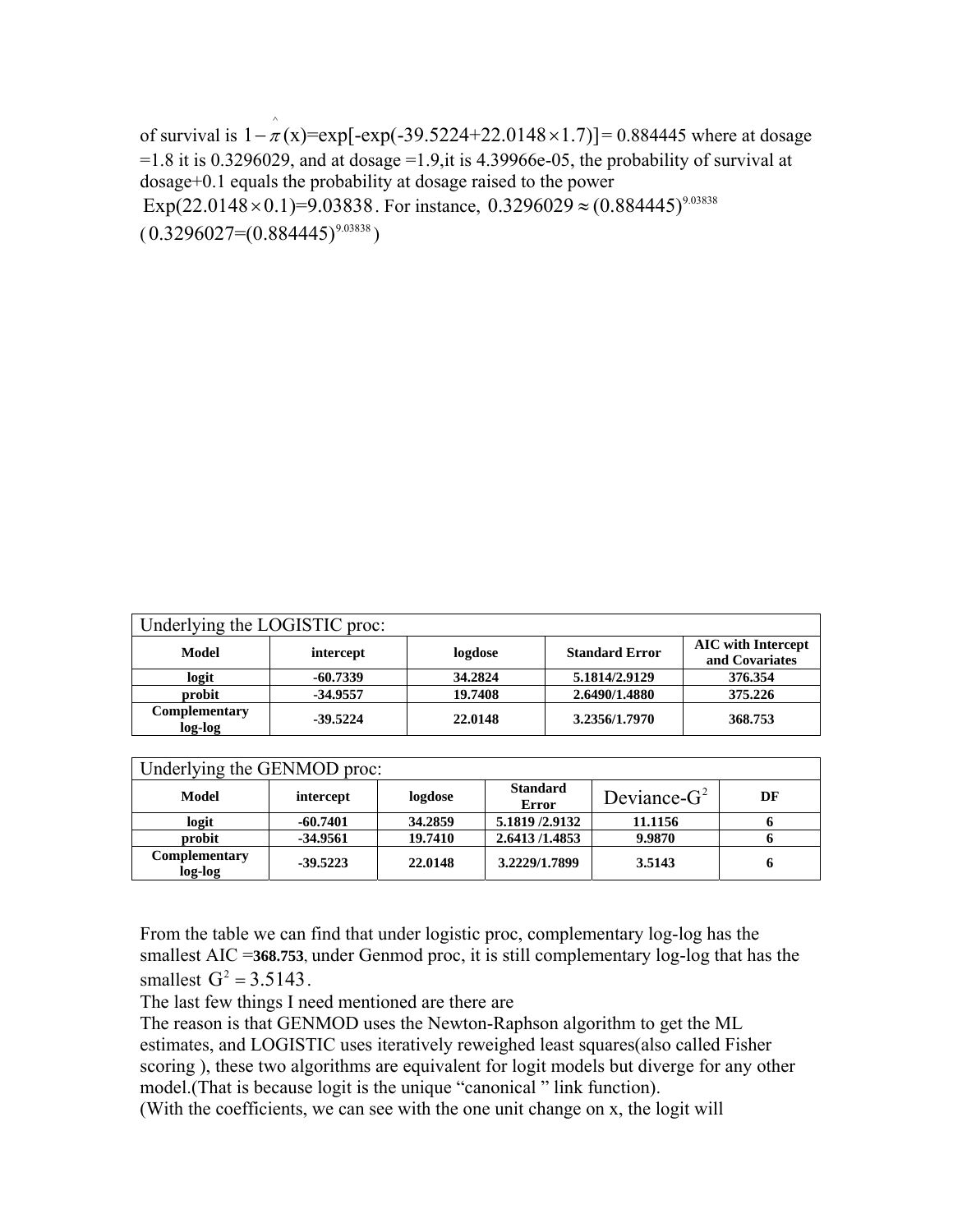?????, the compare between coefficients and standard error)

Finally, we need mentioned that complementary log-log model is not only used for binary

respond but also can be used for ordinal responses with cumulative link, the form is

$$
\log\{-\log[1 - P(Y \le j \mid x)]\} = \alpha_j + \beta^T x
$$

and the ordinal model using this link is sometimes called a Proportional hazards model for survival data to handle grouped survival times.

model using cumulative link

Bookmark:

Proof for symmetric property of logit distribution and probit model:  $logit[\pi(x)] = log[\pi(x)/(1-\pi(x))]$ 

$$
= -\log[(1-\pi(x))/\pi(x)]
$$
  
\n
$$
= -\log[(1-\pi(x))/\pi(x)]
$$
  
\n
$$
\Phi^{-1}[\pi(x)] = \alpha + \beta x
$$
  
\n
$$
\Phi^{-1}[1-\pi(x)] = -(\alpha + \beta x)
$$
  
\n
$$
\Phi^{-1}[\pi(x)] = -\Phi^{-1}[1-\pi(x)]
$$
  
\n
$$
\log{-\log[\pi(x)]} = \log{-\log[1-\exp(-\exp(\alpha+\beta x)])}
$$

The model says that for large p, log-log close to logit

/\*\*\*\*\*\*\*\*\*\*\*\*\*storage plant\*\*\*\*\*\*\*\*\*\*\*\*\*\*\*\*\*\*\*\*\*\*\*/  $F(x)=exp{-exp[-(x-a)/b]}$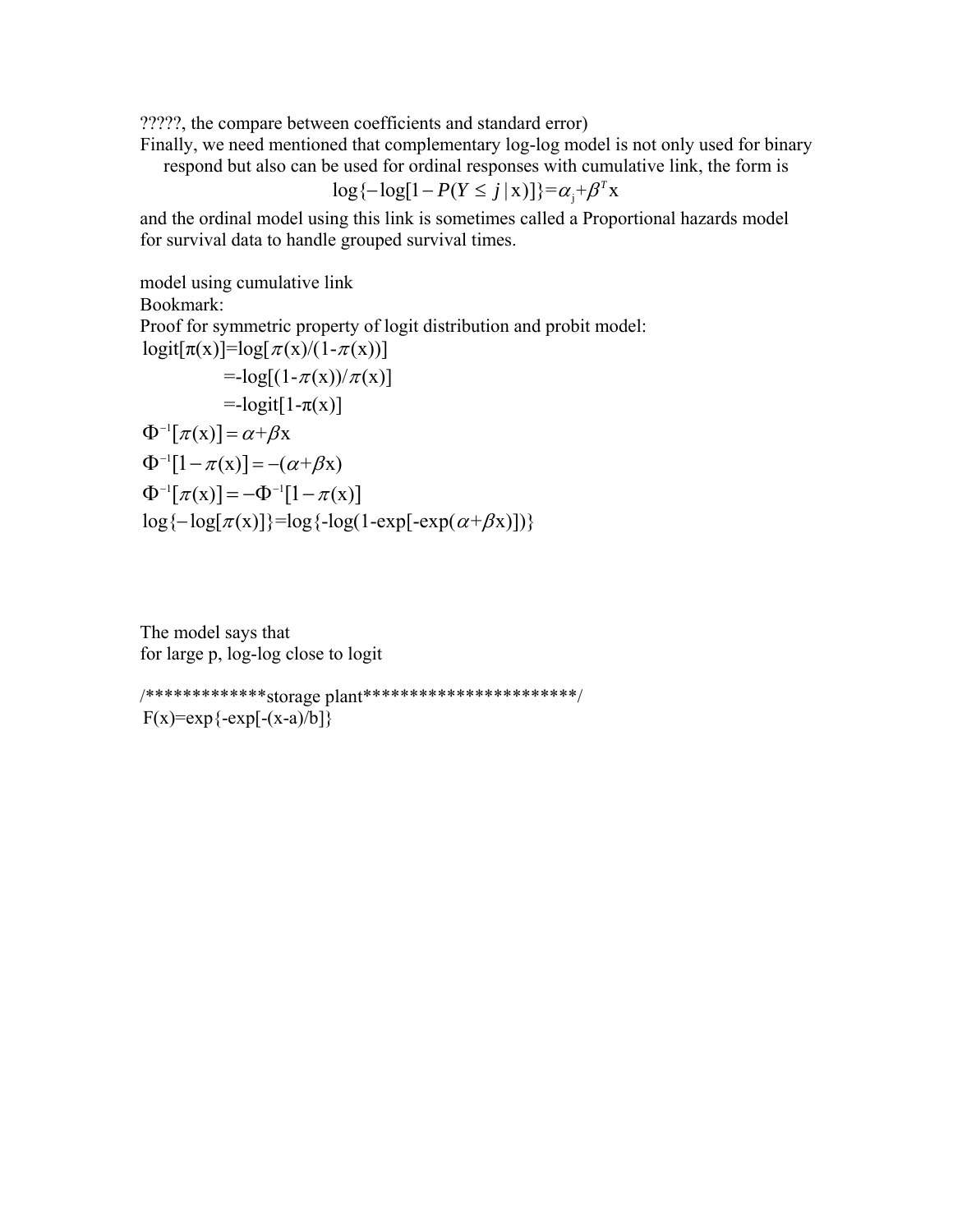```
log[-log(1 - \pi(x_2))] - log[-log(1 - \pi(x_1))] = \beta(x_2 - x_1)\frac{2^{j}}{1} = exp[\beta(x_2 - x_11
          \mathcal{Z}_2) = [1 - \pi(x_1)]^{\exp{(\mu_2 - x_1)}}1 - \pi(x_1) = [1 - \pi(x_1)]^{\exp[\beta(x_2 - x_1)]}(x, -x)\frac{\log[1 - \pi(x_2)]}{\log[1 - \pi(x_1)]} = \exp[ \beta(x_2 - x_1)]\lim k[\pi(x)]=-\lim k[1-\pi(x)]\pi(x) = \exp[-\exp(\alpha + \beta x)]log[-log(1-\pi(x))] = \alpha + \beta xF(x)=exp{-exp[-(x-a)/b]}\frac{\pi(x_2)}{\pi(x_1)} = \exp[\beta]\frac{-\pi(x_2)}{-\pi(x_1)} = \exp[\beta(x_2 - \pi(x_1))]x_2 - x_1 = 1\pi(x) = \exp[-\exp(\alpha + \beta x)]F(t)=P(T \le t)\pi(x)=P(Y=1 | X=x)=P(T \le x)=F(x)\pi(x)=F(x)=\Phi[(x-\mu)/\sigma]\pi(x)=1-exp[-exp(\alpha+\beta x)]
\pi(x)=1-exp[-exp(\alpha+\beta x)]
\text{link}[\pi(x)]=\text{link}[1-\pi(x)]logit[\pi(x)] = log[\pi(x)/(1-\pi(x))]Φ
1-\hat{\pi}(x)=exp[-exp(-39.5224+22.0148 × 1.7)]
\Phi^{-1}[\pi(x)] = \alpha + \beta x\Phi^{-1}[1-\pi(x)]=-(\alpha+\beta x)\pi(x) = 1 - \exp[-\exp(X_{p \times n}^T \beta_{p \times 1})](-\infty, +\infty)=\log[(1-\pi(x))/\pi(x)]=-logit[1-\pi(x)]
log[-log(\pi(x))] = \beta^{T}xexp(\beta)p \in [0.1 \ 0.9]\Phi^{-1}[\pi(x)] = -\Phi^{-1}[1-\pi(x)]0.3296029 \approx (0.884445)^{9.03838}0.3296027=(0.884445)^{9.03838}Deviance-G^2 = 3.5143log{-log[<math>\pi(x)</math>]} = log{-log(1-exp[-exp(<math>\alpha+\beta x)</math>])}log[-log(1-\pi(x))] = -39.5224 + 22.0148 \times log doseExp(22.0148 \times 0.1)=9.03838\log{-\log[1 - P(Y \le j | x)]} = \alpha_j + \beta^T x
```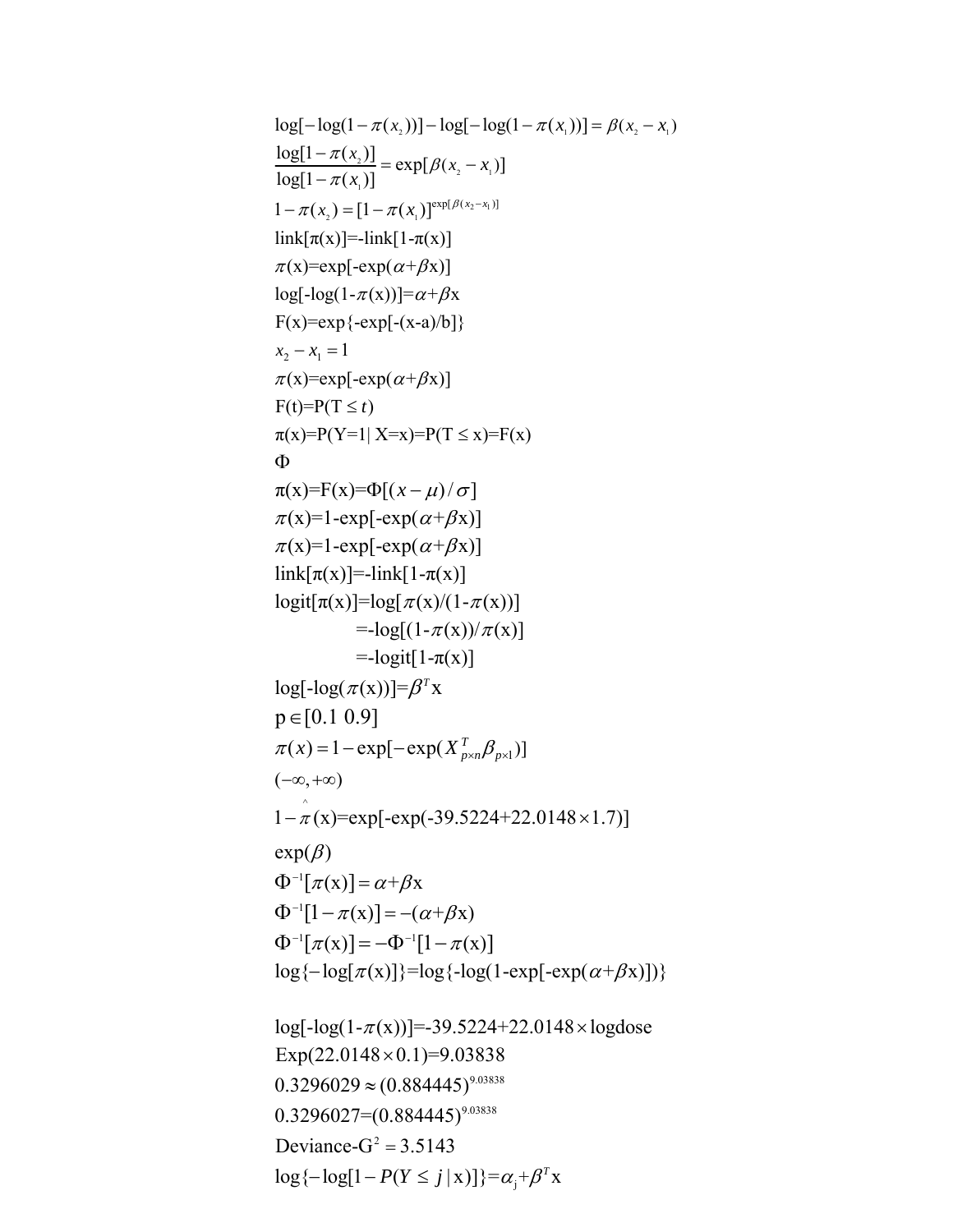```
\mathcal{L}_2) = [1 - \pi(x_1)]^{\exp[\rho(x_2 - x_1]}log[-log(1 - \pi(x_2))] - log[-log(1 - \pi(x_1))] = \beta(x_2 - x_1)2
                  1
                                    (x_2 - x_1)1 - \pi(x_1) = [1 - \pi(x_1)]^{\exp[\beta(x_2 - x_1)]}\frac{\log[1 - \pi(x_2)]}{\log[1 - \pi(x_1)]} = \exp[ \beta(x_2 - x_1)]link[\pi(x)] = -link[1-\pi(x)]\pi(x) = \exp[-\exp(\alpha + \beta x)]log[-log(\pi(x))] = \alpha + \beta xF(x)=exp{-exp[-(x-a)/b]}\frac{\pi(x_2)}{\pi(x_1)} = \exp[\beta]\frac{-\pi(x_2)}{-\pi(x_1)} = \exp[\beta(x_2 - \pi(x_1))]x_2 - x_1 = 1\pi(x) = \exp[-\exp(\alpha + \beta x)]F(t)=P(T \le t)\pi(x)=P(Y=1 | X=x)=P(T \le x)=F(x)\pi(x)=F(x)=\Phi[(x-\mu)/\sigma]\pi(x)=1-exp[-exp(\alpha+\beta x)]
Φ
```

```
link[\pi(x)] = -link[1-\pi(x)]logit[\pi(x)] = log[\pi(x)/(1-\pi(x))]=\log[(1-\pi(x))/\pi(x)]\pi(x) = 1 - \exp[-\exp(X_{p \times n}^T \beta_{p \times 1})](-\infty, +\infty)=-logit[1-\pi(x)]
log[-log(\pi(x))] = \beta^{T}xp \in [0.1 \ 0.9]/*************************************/
```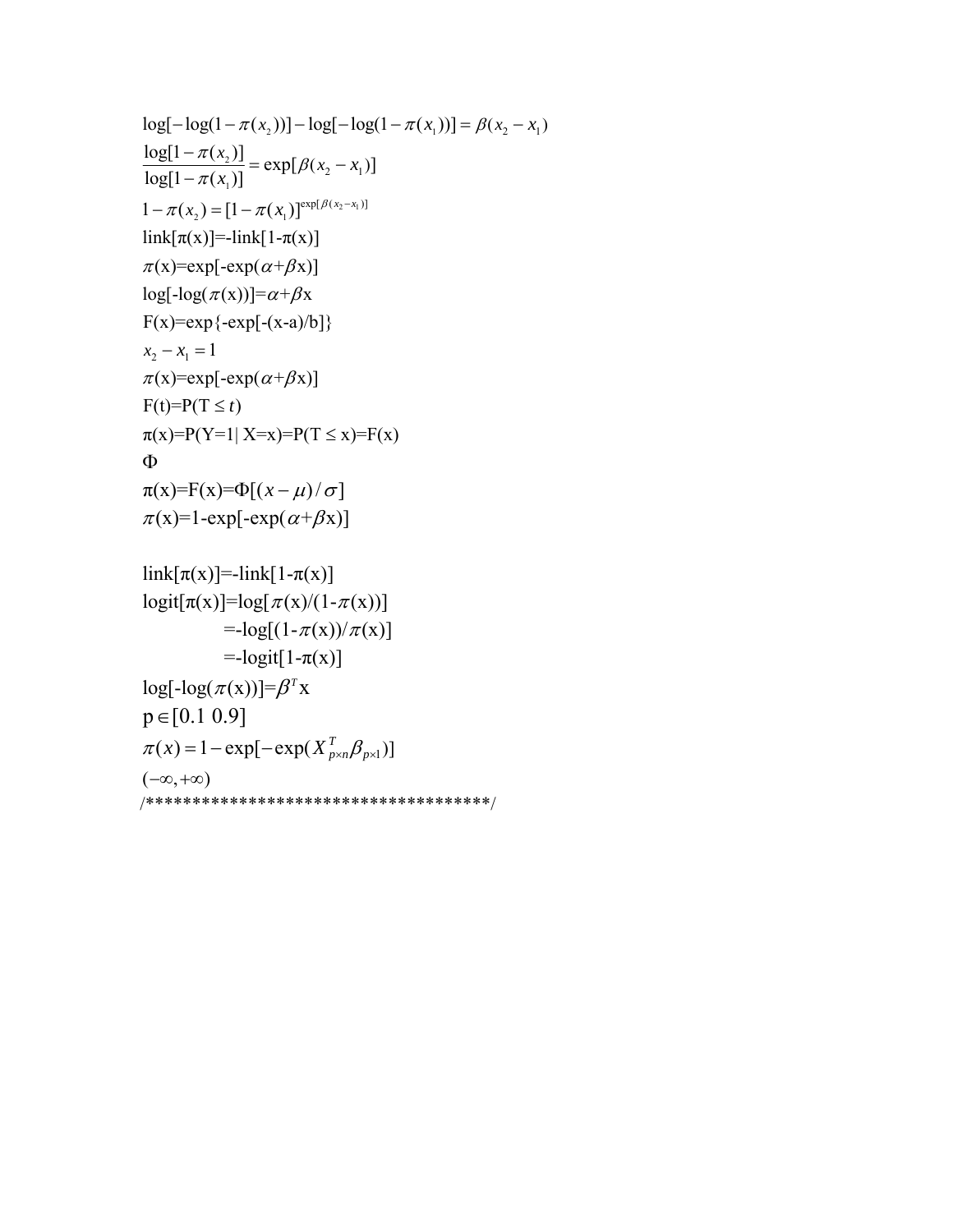APPENDIX I

```
• For logistic proc
/*the begin of sas code 
the code is used for two goal, so there is some result 
that got from it and use it back to the code again fro plotting 
*/
data beetles1; 
input logdose nbeetles nkilled; 
nsurvive=nbeetles-nkilled; 
/*for sample proportion*/
rprob1=nkilled/nbeetles; 
/*for logit model*/
ylogit=exp(-60.7339+34.2824*logdose)/(1+exp(-60.7339+34.2824*logdose)); 
/*for complementary log log*/
ycll= 1-exp(-exp(-39.5224+22.0148*logdose)); 
 datalines;
1.691 59 6 
1.724 60 13 
1.755 62 18 
1.784 56 28 
1.811 63 52 
1.837 59 53 
1.861 62 61 
1.884 60 60 
; 
/***using logistic proc for test comparing the three kinds of model */
proc logistic data= beetles1; /*for logit*/
model nkilled/nbeetles = logdose ; 
title 'the logit model for beetles data'; 
proc logistic data= beetles1;/*for cloglog*/
model nkilled/nbeetles = logdose / link=cloglog OUTROC=cllplotd; 
title 'the complementary log log model for beetles data'; 
proc logistic data= beetles1; /*for probit*/
model nkilled/nbeetles = logdose / link=probit; 
title 'the probit model for beetles data'; 
/*plot a curve*/
symbol1 color=red value=star interpol=NONE height=1 width=1; 
symbol2 color=green value=plus interpol=spline height=1 width=1; 
symbol3 color=blue value=DIAMOND interpol=spline height=1 width=1; 
proc gplot data=beetles1; 
plot rprob1*logdose ylogit*logdose ycll*logdose/haxis=1.65 to 1.90 by 
.05 overlay legend=legend2; 
title 'sample proportion, cll and logit model comparison';
```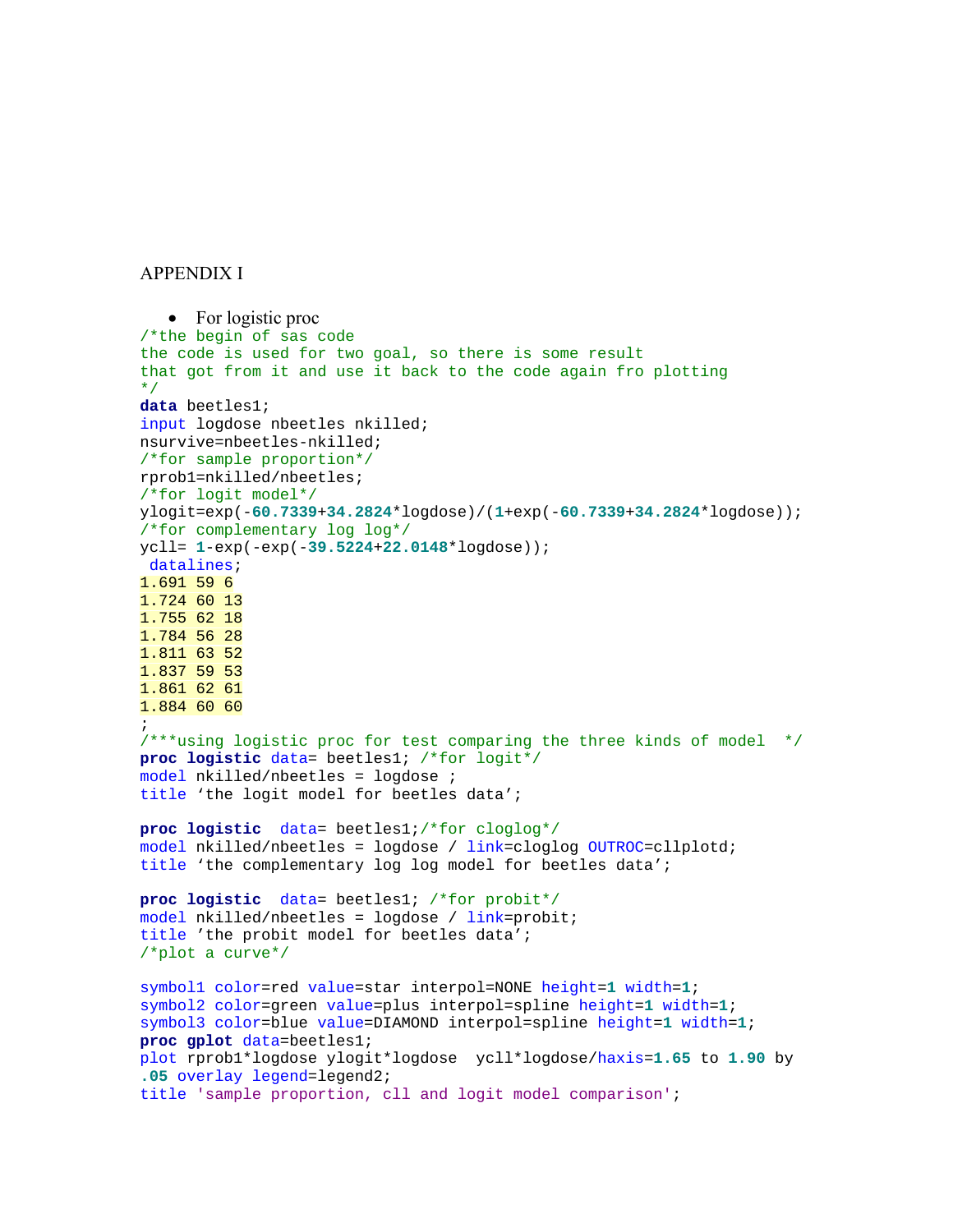**run**; /\*\*\*the end of using logistic for test comparing the three kind of model \*/ /\*the end of sas code\*/

/\*result begin\*/ /\*for logistic proc\*/ the logit model for beetles data 31 21:41 Sunday, March 14, 2004

The LOGISTIC Procedure

Model Information

Data Set WORK.BEETLES1 Response Variable (Events) nkilled Response Variable (Trials) nbeetles Number of Observations 8 Model binary logit Optimization Technique Fisher's scoring

# Response Profile

 Ordered Binary Total Value Outcome Frequency<br>1 Event 291 1 Event 291 2 Nonevent 190

Model Convergence Status

Convergence criterion (GCONV=1E-8) satisfied.

## Model Fit Statistics

|           | Intercept         |                   |  |
|-----------|-------------------|-------------------|--|
| Criterion | Intercept<br>Only | and<br>Covariates |  |
|           |                   |                   |  |

| AIC.       | 647.441 | 376.354 |
|------------|---------|---------|
| SC.        | 651.617 | 384.706 |
| $-2$ Log L | 645.441 | 372.354 |

# Testing Global Null Hypothesis: BETA=0

Test Chi-Square DF Pr > ChiSq

| Likelihood Ratio | 273.0869 |  | < 0.001 |
|------------------|----------|--|---------|
| Score            | 227.5973 |  | < 0001  |
| Wald             | 138.5112 |  | < 0.001 |

 the logit model for beetles data 32 21:41 Sunday, March 14, 2004

The LOGISTIC Procedure

### Analysis of Maximum Likelihood Estimates

|                      | Standard              | Wald   |                             |         |
|----------------------|-----------------------|--------|-----------------------------|---------|
|                      | Parameter DF Estimate |        | Error Chi-Square Pr > ChiSq |         |
|                      |                       |        |                             |         |
| Intercept 1 -60.7339 |                       | 5.1814 | 137.3964                    | < .0001 |
| loadose              | 1 34.2824             | 2.9129 | 138.5112                    | &0.001  |

#### Odds Ratio Estimates

|  | Point<br>Effect Estimate | 95% Wald<br>Confidence Limits |
|--|--------------------------|-------------------------------|
|--|--------------------------|-------------------------------|

logdose >999.999 >999.999 >999.999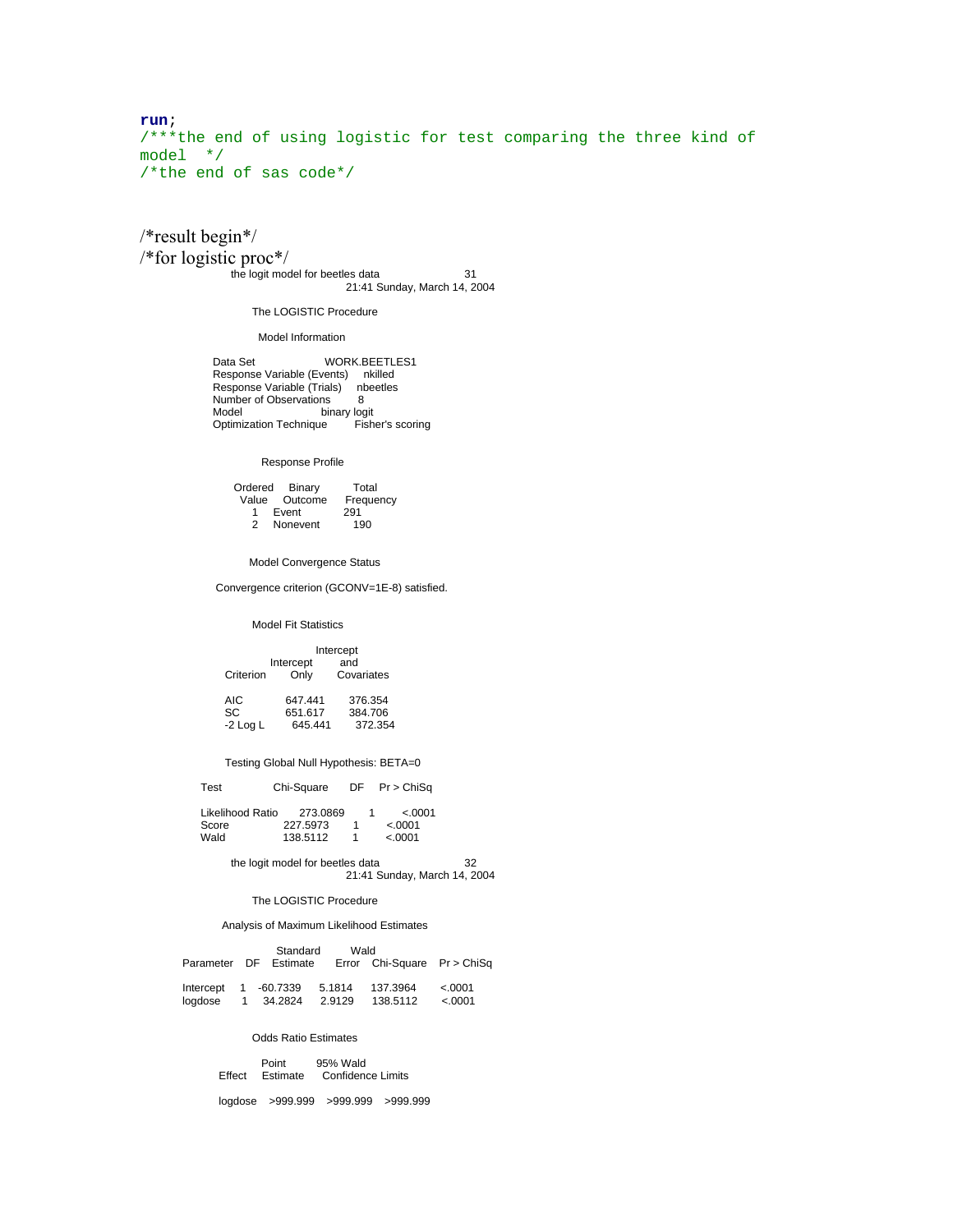Association of Predicted Probabilities and Observed Responses

 Percent Concordant 87.0 Somers' D 0.802 Percent Discordant 6.8 Gamma 0.856 Percent Tied 6.3 Tau-a 0.3<br>Pairs 55290 c 0.901 55290 c -------------------------------------------------------------------------------------------------------------------

 the complementary log log model for beetles data 33 21:41 Sunday, March 14, 2004

The LOGISTIC Procedure

### Model Information

Data Set WORK.BEETLES1 Response Variable (Events) nkilled Response Variable (Trials) nbeetles Number of Observations 8<br>Model binary close binary cloglog<br>ue Fisher's scoring Optimization Technique

#### Response Profile

| Ordered Binary | Total     |
|----------------|-----------|
| Value Outcome  | Frequency |

1 Event 291<br>2 Nonevent 190 2 Nonevent

Model Convergence Status

Convergence criterion (GCONV=1E-8) satisfied.

### Model Fit Statistics

 Intercept Intercept and<br>Criterion Only Cova Covariates

| AIC.       | 647.441 | 368.753 |
|------------|---------|---------|
| SC.        | 651.617 | 377.105 |
| $-2$ Log L | 645.441 | 364.753 |

# Testing Global Null Hypothesis: BETA=0

Test Chi-Square DF Pr > ChiSq

Likelihood Ratio 280.6881 1 <.0001<br>Score 227.5973 1 <.0001 Score 227.5973 1 <.0001<br>Wald 150.0854 1 <.0001  $150.0854$  1

 the complementary log log model for beetles data 34 21:41 Sunday, March 14, 2004

### The LOGISTIC Procedure

Analysis of Maximum Likelihood Estimates

|                        | Standard              |        | Wald                        |         |
|------------------------|-----------------------|--------|-----------------------------|---------|
|                        | Parameter DF Estimate |        | Error Chi-Square Pr > ChiSq |         |
|                        |                       |        |                             |         |
| Intercept $1 -39.5224$ |                       | 3.2356 | 149.1990                    | < 0.001 |
| loadose                | 1 22.0148             | 1.7970 | 150.0854                    | < 0001  |

Association of Predicted Probabilities and Observed Responses

 Percent Concordant 87.0 Somers' D 0.802 Percent Discordant 6.8 Gamma 0.856 Percent Tied 6.3 Tau-a 0.384 Percent Tied 6.3 Tau-a 0.3<br>Pairs 55290 c 0.901

-----------------------------------------------------------------------------------------------------

 the probit model for beetles data 35 21:41 Sunday, March 14, 2004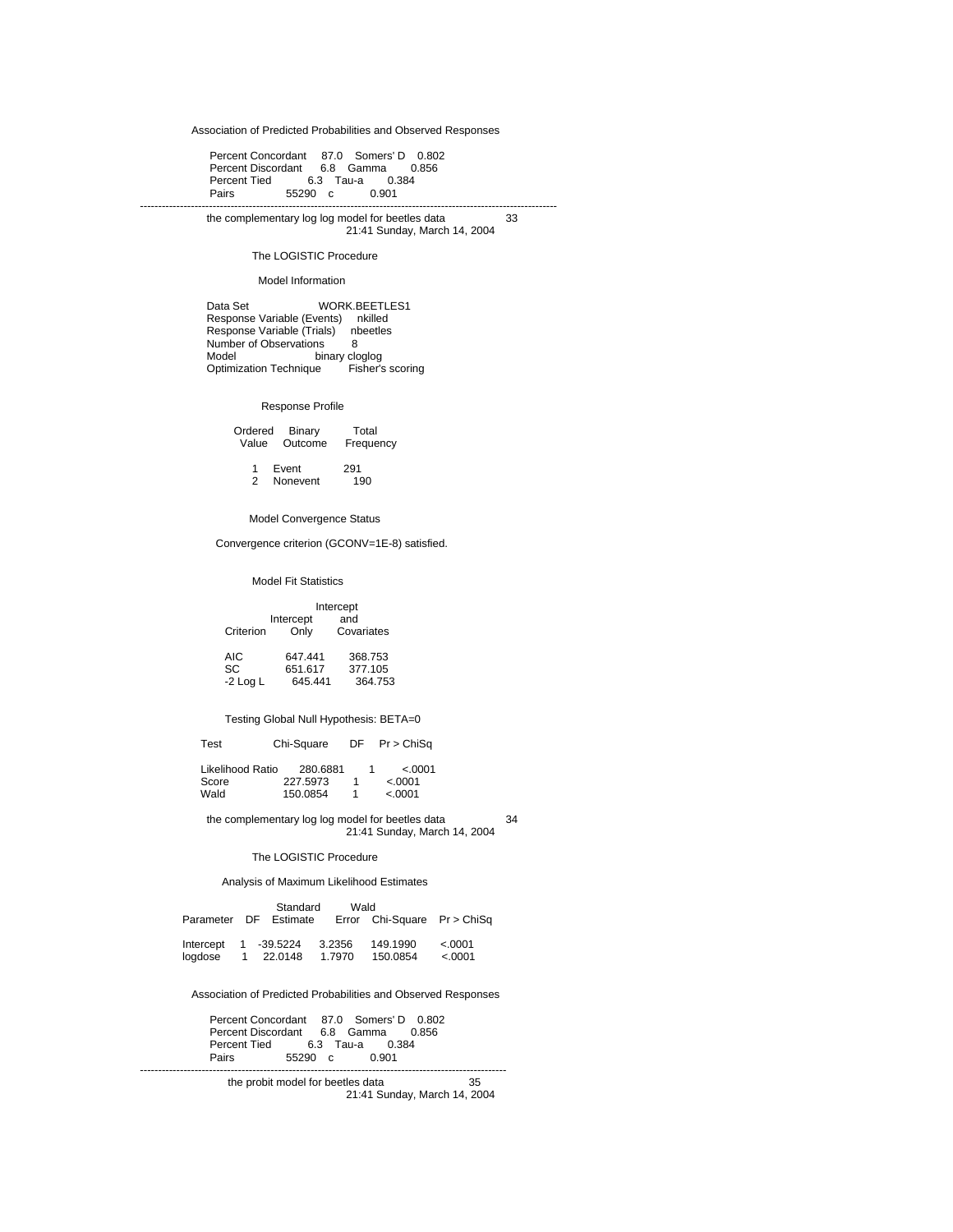# The LOGISTIC Procedure

### Model Information

Data Set WORK.BEETLES1 Response Variable (Events) nkilled Response Variable (Trials) nbeetles Number of Observations 8<br>Model binary pro seerranene<br>binary probit<br>Technique Fisher's scoring Modern<br>Optimization Technique

## Response Profile

|  | Ordered Binary<br>Value Outcome | Total<br>Frequency |
|--|---------------------------------|--------------------|
|  | 1 Event                         | 291                |

2 Nonevent 190

Model Convergence Status

Convergence criterion (GCONV=1E-8) satisfied.

### Model Fit Statistics

|           | Intercept  |            |  |
|-----------|------------|------------|--|
|           | Intercept  | and        |  |
| Criterion | Only       | Covariates |  |
| AIC       | 647.441    | 375.226    |  |
| c∩        | C E 4 C 47 | 202577     |  |

| SC       | 651.617 | 383.577 |
|----------|---------|---------|
| -2 Log L | 645.441 | 371.226 |

# Testing Global Null Hypothesis: BETA=0

| Test                      | Chi-Sauare           | DF Pr > ChiSa      |
|---------------------------|----------------------|--------------------|
| Likelihood Ratio<br>Score | 274.2155<br>227.5973 | < 0.001<br>< .0001 |
| Wald                      | 175.9925             | < .0001            |

 the probit model for beetles data 36 21:41 Sunday, March 14, 2004

The LOGISTIC Procedure

Analysis of Maximum Likelihood Estimates

|                      | Standard              | Wald   |                             |          |
|----------------------|-----------------------|--------|-----------------------------|----------|
|                      | Parameter DF Estimate |        | Error Chi-Square Pr > ChiSq |          |
|                      |                       |        |                             |          |
| Intercept 1 -34.9557 |                       | 2.6490 | 174.1309                    | < 0.0001 |
| loadose              | 1 19.7408             | 1.4880 | 175.9925                    | &0.001   |

Association of Predicted Probabilities and Observed Responses

 Percent Concordant 87.0 Somers' D 0.802 Percent Discordant 6.8 Gamma 0.856 Percent Tied 6.3 Tau-a 0.384 Pairs 55290 c 0.901

~~~~~~~~~~~~~~~~~~~~~~~~~~~~~~~~~~~~~~~~~~~~~~~~~~~~~~~~~~~~~~~~~~~~~~~~~~~~~~~~~~~~~~~~~~~~~~~~~~~~~~~~~` 

• For Genmod Proc /\*the begin of sas code\*/ **data** beetles1; input logdose nbeetles nkilled;

datalines;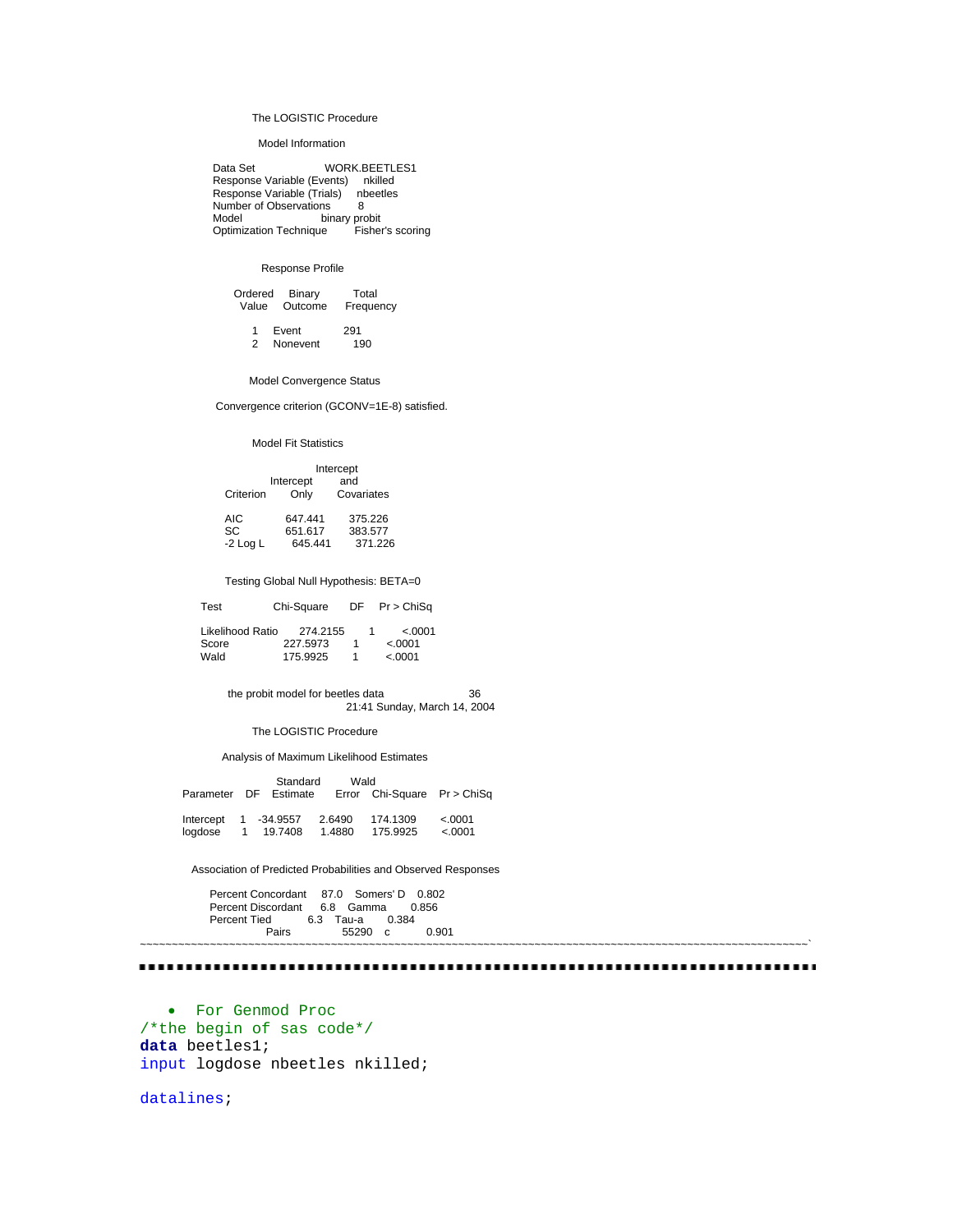```
1.691 59 6 
1.724 60 13 
1.755 62 18 
1.784 56 28 
1.811 63 52 
1.837 59 53 
1.861 62 61 
1.884 60 60 
\mathcal{L}/*the end of sas code*/
proc genmod data= beetles1; 
model nkilled/nbeetles= logdose /dist=bin link=probit; 
proc genmod data= beetles1; 
model nkilled/nbeetles= logdose /dist=bin link=cloglog; 
proc genmod data= beetles1; 
model nkilled/nbeetles= logdose /dist=bin link=logit; 
quit; 
run; 
 /***the end of using genmode for test comparing the three kind of 
model */ 
***************************************************************************************************************************
```
The SAS System 23:18 Monday, March 15, 2004 4

The GENMOD Procedure

Model Information

Data Set WORK.BEETLES1 Distribution Binomial<br>
Link Function Probit Link Function Probit<br>Response Variable (Events) nkilled Response Variable (Events) nkilled<br>Response Variable (Trials) nbeetles Response Variable (Trials) Observations Used 8<br>Number Of Events 291 Number Of Events 29<br>Number Of Trials 481 Number Of Trials

Criteria For Assessing Goodness Of Fit

Criterion DF Value Value/DF

Deviance 6 9.9870 1.6645<br>Scaled Deviance 6 9.9870 1.6645 Scaled Deviance Pearson Chi-Square 6 9.3690 1.5615 Scaled Pearson X2 6 9.3690 1.5615 Log Likelihood Algorithm converged. Analysis Of Parameter Estimates

Standard Wald 95% Confidence Chi-<br>Estimate Error Limits Square Pr > ChiSq Parameter DF Estimate Error

 Intercept 1 -34.9561 2.6413 -40.1330 -29.7793 175.15 <.0001 logdose 1 19.7410 1.4853 16.8300 22.6521 176.66 <.0001 Scale 0 1.0000 0.0000 1.0000 1.0000

--------------------------------------------------------------------------------------------------------------

NOTE: The scale parameter was held fixed.

The SAS System 23:18 Monday, March 15, 2004 5

The GENMOD Procedure

Model Information

| Data Set                   | WORK BEETLES1   |
|----------------------------|-----------------|
| <b>Distribution</b>        | <b>Binomial</b> |
| Link Function              | CLI.            |
| Response Variable (Events) | nkilled         |